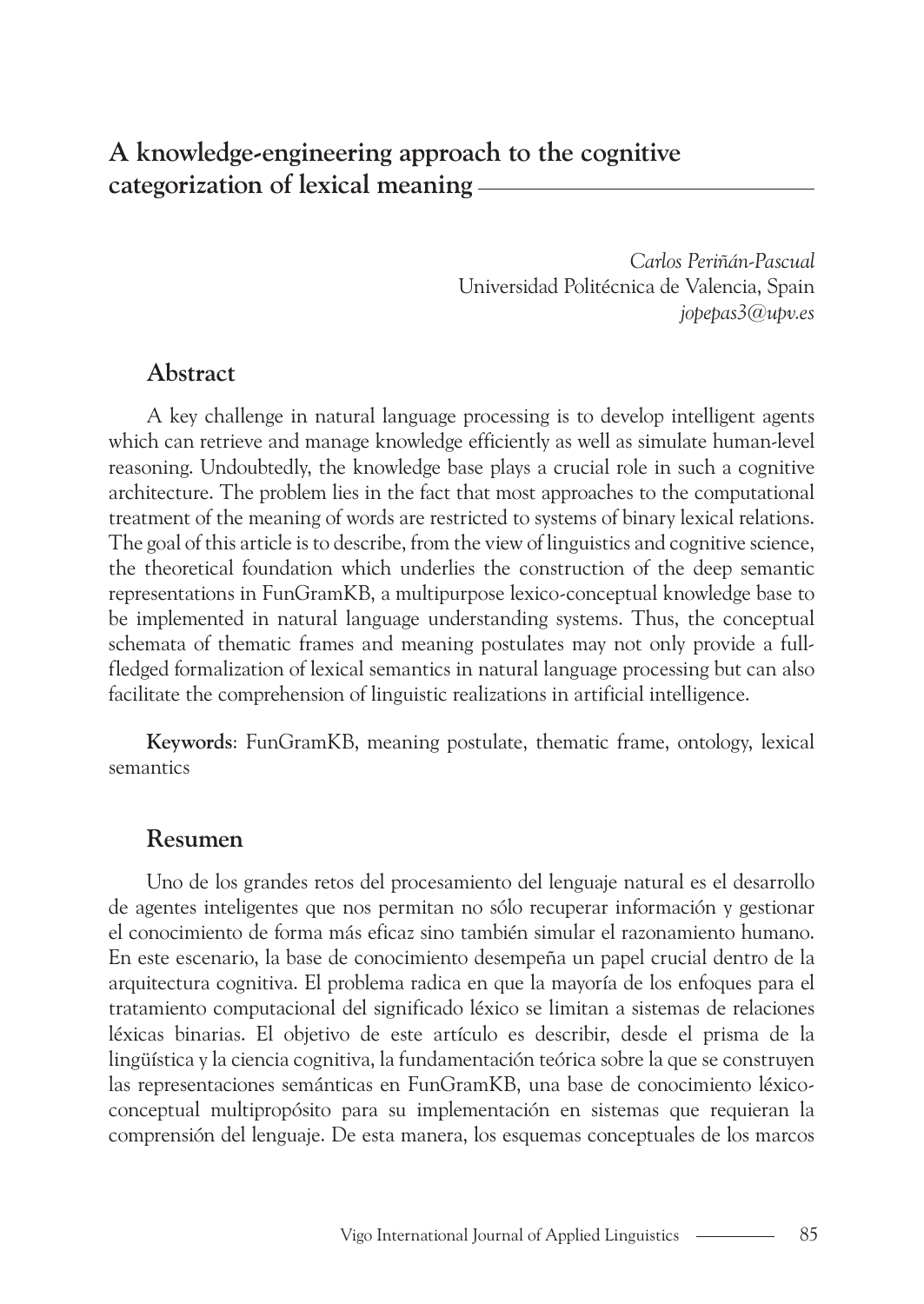temáticos y los postulados de significado no sólo proporcionan una formalización detallada de la semántica léxica en el procesamiento del lenguaje natural sino además facilitan la comprensión de las realizaciones lingüísticas en la inteligencia artificial.

**Palabras clave**: FunGramKB, postulado de significado, marco temático, ontología, semántica léxica

#### **1. Introduction and overview to FunGramKB**

Semantic knowledge is usually required for two main tasks in natural language processing (NLP): parsing (e.g. ambiguity resolution) and partial understanding (e.g. document classification). Performance can be actually improved if the system is provided with a robust knowledge base and a powerful inference component (Vossen, 2003). However, the main problem in the construction of natural language understanding systems is usually found in the lack of a well-developed semantic knowledge base.

With regard to the quality of semantic knowledge, the conceptual content of lexical units can be described by means of semantic features or primitives, or through associations with other lexical units in the lexicon (Velardi *et alii*, 1991). In other words, there exists a clear-cut dichotomy between deep semantics, which is based on conceptual meaning, and surface semantics, which is based on relational meaning. Strictly speaking, the latter cannot provide a real definition of the lexical unit, but it describes its usage in the language via "meaning relations" with other lexical units. WordNet is one of the best-known examples of "relational" lexical database, which provides elaborate lexical networks by means of semantic relations between *synsets* (or clusters of synonymous words). Most current NLP systems adopt a relational approach to represent lexical meanings, since it is easier to state associations among lexical units in the way of meaning relations rather than to describe formally the conceptual content of lexical units. As a result, deep semantics in NLP applications is virtually non-existent, perhaps because most applications exploit WordNet as the source of information. Although surface semantics will certainly be sufficient for systems such as automatic indexing, the construction of a robust knowledge base guarantees that the resource will be reused in most NLP tasks.

In line with the deep semantics approach, FunGramKB (Periñán-Pascual and Arcas-Túnez, 2010) came on the scene as the result of a knowledge-engineering project for natural language understanding. FunGramKB is actually a knowledge base which has been designed to be reused in various NLP tasks (e.g. information retrieval and extraction, machine translation, dialogue-based systems, etc) and with several languages (i.e. English, Spanish, German, French, Italian, Bulgarian and Catalan).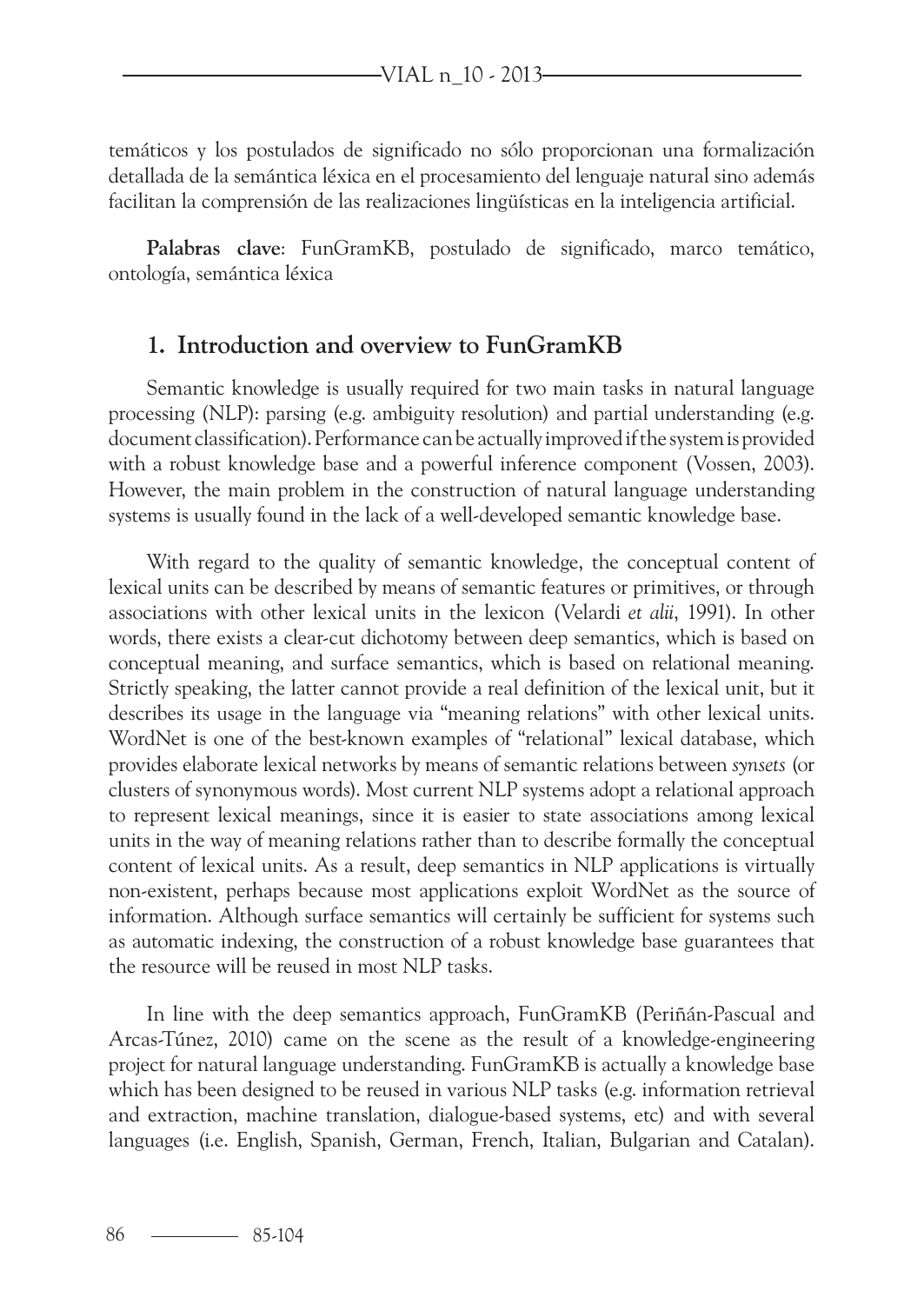This knowledge base comprises three major knowledge levels, consisting of several independent but interrelated modules:

Lexical level:

- The Lexicon stores morphosyntactic and collocational information about lexical units.
- The Morphicon helps our system to handle cases of inflectional morphology.

Grammatical level:

The Grammaticon stores the constructional schemata which help Role and Reference Grammar (Van Valin and LaPolla, 1997; Van Valin, 2005) to construct the semantics-to-syntax linking algorithm.

Conceptual level:

- The Ontology is presented as a hierarchical catalogue of the concepts that a person has in mind, so here is where semantic knowledge is stored in the form of meaning postulates. The Ontology consists of a general-purpose module (i.e. Core Ontology) and several domain-specific terminological modules (i.e. Satellite Ontologies).
- The Cognicon stores procedural knowledge by means of scripts, i.e. schemata in which a sequence of stereotypical actions is organised on the basis of temporal continuity.
- The Onomasticon stores information about instances of entities and events, such as Bill Gates or 9/11. This module stores two different types of schemata (i.e. snapshots and stories), since instances can be portrayed synchronically or diachronically.

In the FunGramKB architecture, every lexical or grammatical module is language-dependent; on the contrary, every conceptual module is shared by all languages, where the Ontology becomes the pivotal module for the whole architecture. Moreover, any type of conceptual knowledge, i.e. semantic, procedural or episodic, is represented in FunGramKB through the same formal language, COREL (COnceptual REpresentation Language), so that information sharing takes place more effectively (cf. Periñán-Pascual and Mairal-Usón, 2010).

We aim to demonstrate that the FunGramKB conceptualist approach to language, and more particularly the dual-theories approach to semantic representation, helps to provide a full-fledged formalization of lexical semantics in the NLP framework. The organization of this paper is as follows: section 2 serves to justify the need of deep-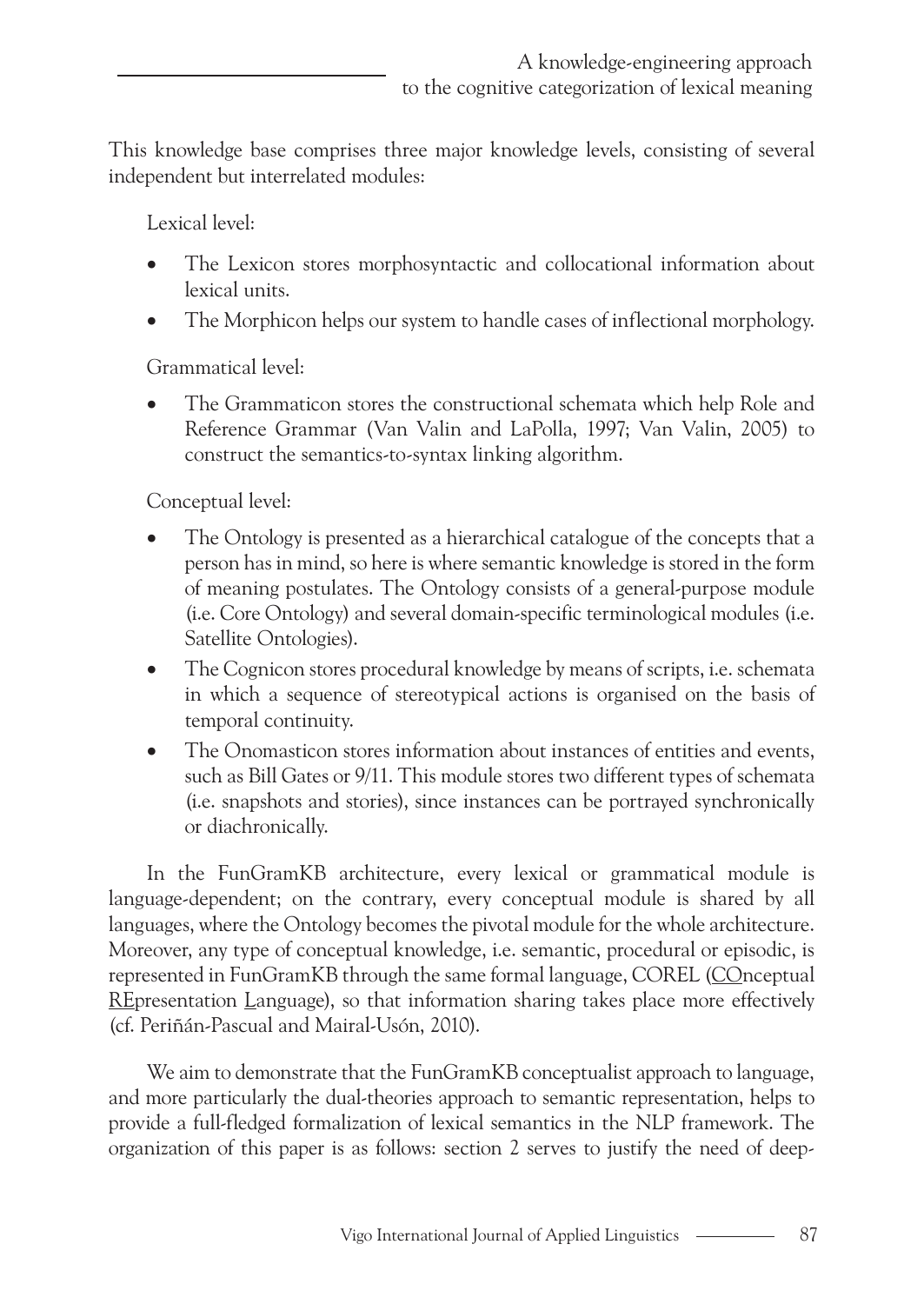semantic representations in natural language understanding, section 3 describes the FunGramKB ontology model in which to anchor lexical meanings, and, finally, section 4 provides an account of the FunGramKB semantic schemata as well as dealing with the linguistic and cognitive theories underlying the construction of those representations.

### **2. Motivation of the research**

#### *2.1. Cognitive architecture and knowledge base*

From the initial steps of the FunGramKB project (cf. Periñán-Pascual and Arcas-Túnez, 2005), our efforts have always been aimed at developing a machinetractable model of conceptualization which could simulate human-level reasoning in a linguistic-aware application. In such a scenario, the natural language understanding system should comprise the knowledge base together with a cognitive architecture, e.g. ACT-R (Anderson, 1993; Anderson and Lebiere, 1998) or Soar (Laird *et alii*, 1986; Newell 1990), among many others. Cognitive architectures serve to determine the underlying infrastructure for the intelligent system, i.e. the cognitive mechanisms which are constant over time and across different applications. In this regard, the knowledge base should not be treated as part of the cognitive architecture, since working memory contents can change over time.

In the last two decades the biggest problem that the artificial intelligence community has been facing is that most practitioners have only been concerned with developing efficient algorithms and formal theories. In other words, most researchers have been interested in the execution process of the cognitive architecture, rather than in the knowledge base itself. However, both the cognitive architecture and the conceptual knowledge base are equally important to cognition. Unfortunately, although cognitive architectures use knowledge in the form of categories, "they often relegate them to opaque symbols, rather than representing their meaning explicitly" (Langley *et al*, 2009: 151). More particularly, the lack of a machine-tractable repository of semantic knowledge becomes the Achilles' heel of many cognitive architectures when implemented in NLP systems. To illustrate, the following section discusses the weaknesses of FrameNet, the most remarkable semantic knowledge base in the current linguistic scene.

#### *2.2. FrameNet*

The FrameNet project (Ruppenhofer *et al*, 2006), which is built upon the theory of Frame Semantics (Fillmore, 1982, 1985; Fillmore and Atkins, 1992), is aimed to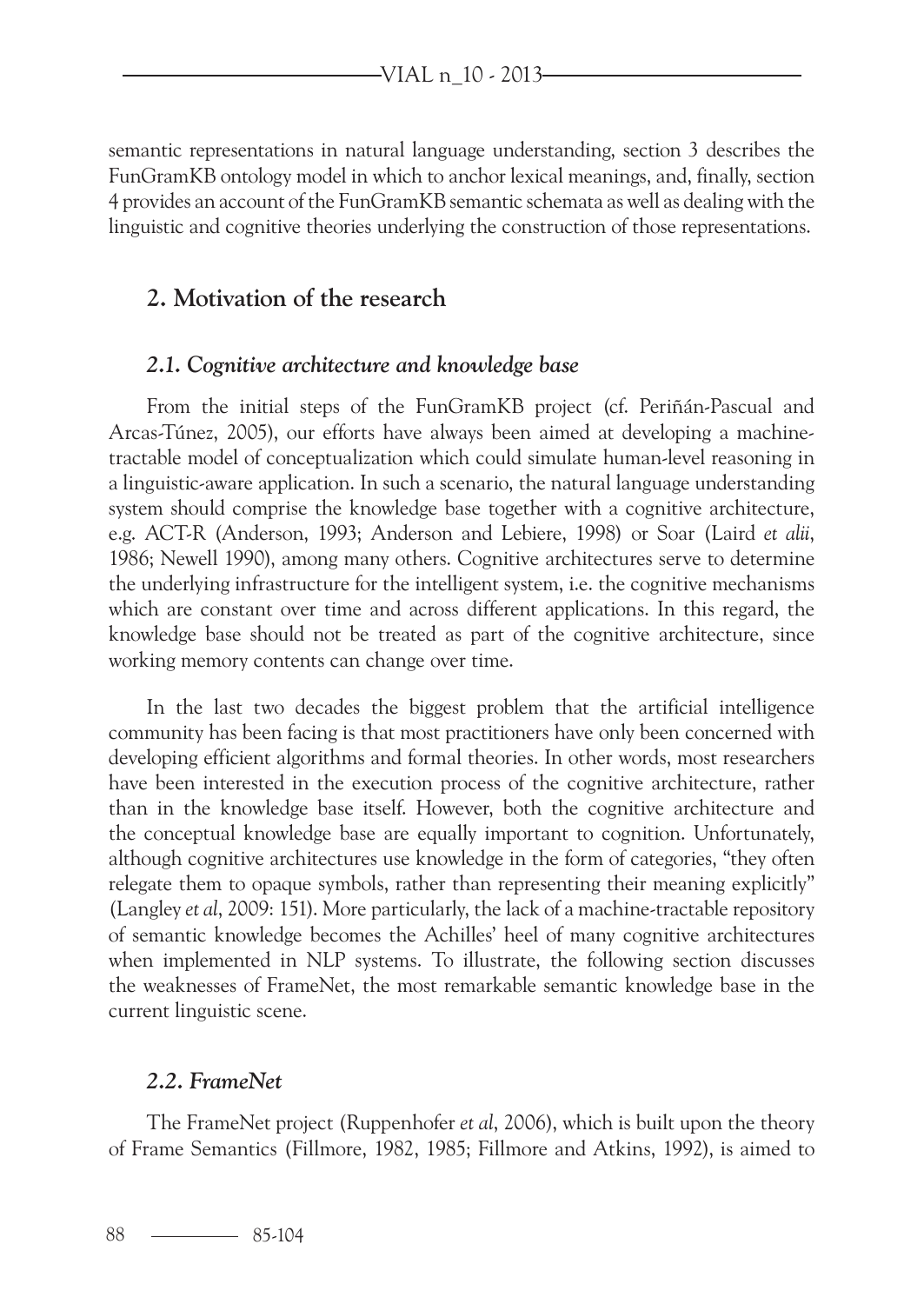construct a lexical database where word senses are linked to hand-crafted semantic frames, which become the notational devices for meaning description. In other words, the semantic frame is a schematic arrangement of the frame elements which describe the scenario underlying the meanings of semantically-related words, e.g. the *Theft* frame consists of the core frame elements GOODS, PERPETRATOR, SOURCE and VICTIM, together with the peripheral frame elements MEANS, TIME, MANNER and PLACE. In addition, the frame elements in this collection of semantic frames are used to annotate corpus-extracted sentences manually. In this way, it is possible to retrieve automatically the inventory of syntactic patterns in which lexical units are involved.

The main drawback of the Frame Semantics model lies not only in the syntax-semantics interface but also in the deceptively deep approach to knowledge representation. FrameNet is certainly "a large lexical databank which provides deep semantics" (Fillmore *ettal*, 2001), showing clear advantages over relational lexical databases such as WordNet (cf. Boas, 2005). The controversy arises when the description of meaning takes place in the conceptual realm, where it is restricted to a list of roles (e.g. frame elements) which work as binary semantic relations. In other words, between the poles of a deep approach (e.g. FunGramKB) and a surface approach (e.g. WordNet) to knowledge representation, a "shallow" approach implies that the cognitive content of a lexical unit is described by means of a simple featurevalue matrix of conceptual relations (e.g. FrameNet). Consequently, surface and shallow models of natural language understanding are not sufficient for constructing efficient cognitive-based systems, since their expressive power is dramatically restricted (cf. Periñán-Pascual and Arcas-Túnez, 2007b). For instance, if you take into account the verb *forgive*, its *Forgiveness* frame, whose elements are EVALUEE, JUDGE and OFFENSE, cannot fully state the meaning of the verb: "you stop being [1] angry [2] with someone you blamed [3] him or her". That is, neither the semantic frame can represent aspectuality [1] or temporality [3], nor the frame elements can be conceptually qualified [2].

Moreover, although frame elements are deemed to be fine-grained roles, FrameNet ignores the *differentiae* of many verbs by lumping them together under the same semantic frame, resulting in coarse-grained meaning representations. For example, lexical units such as *steal*, *shoplift* and *snatch* are all linked to the *Theft* frame, so it fails to handle the Location and Manner *differentiae* in the meanings of *shoplift* and *snatch* respectively. Indeed, FrameNet researchers possibly opted for this excessive granularity in semantic roles in order to compensate for the deficiencies in this shallow model of lexical meaning.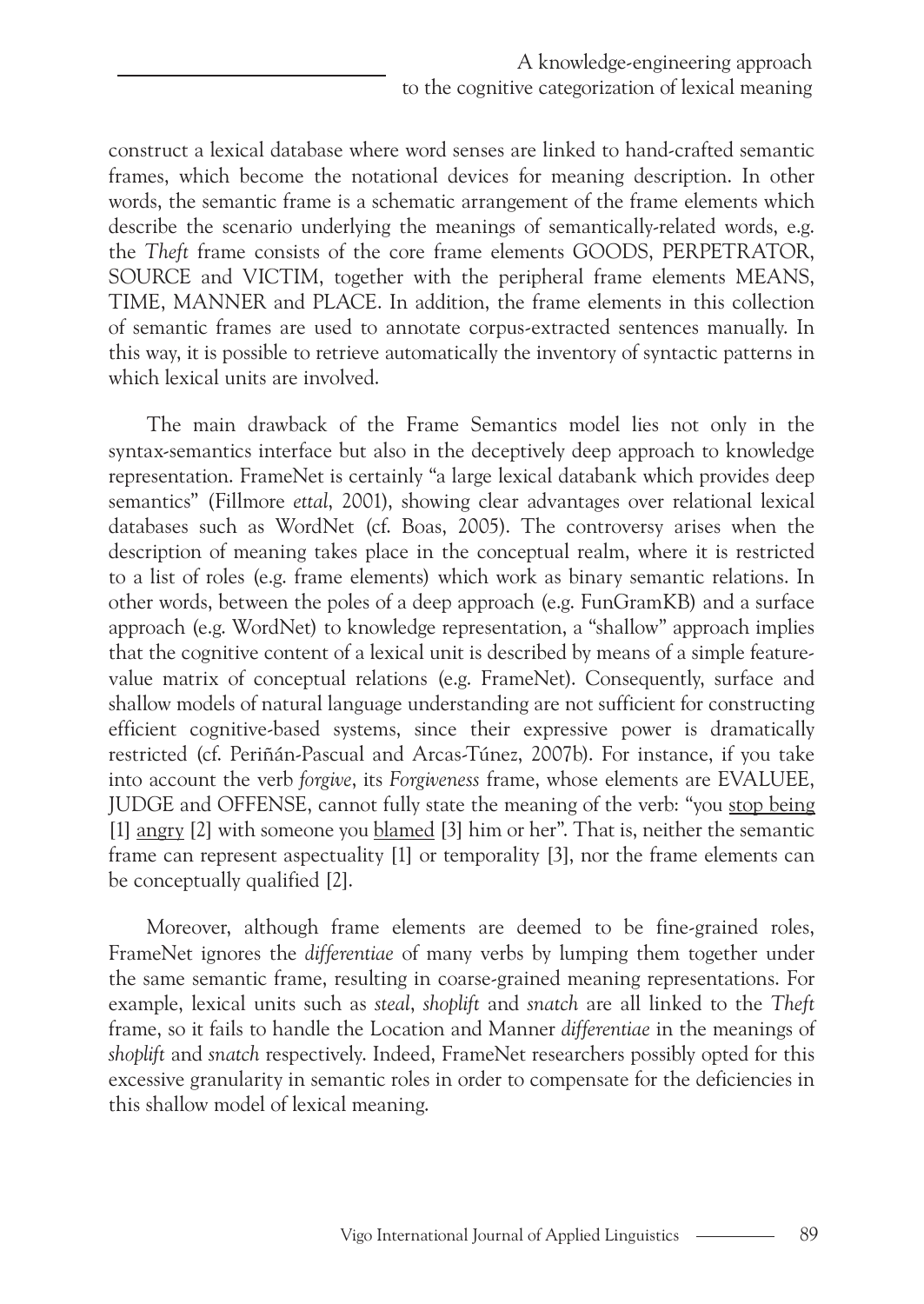### **3. FunGramKB Ontology**

A key aspect in knowledge engineering is the design and construction of an ontology model under a series of well-founded guidelines, particularly when you want to reuse it in different applications. Ontology development must be supported by some theory about the elements in the domain, their inherent properties and in which way these elements are related (Gerstl, 1992). Since knowledge engineers face numerous problems in the conceptual modelling of an ontology, it is necessary to work with some underlying "ontological commitments", a term which was first introduced by Quine (1961). These guidelines should help us make decisions on (i) what to be incorporated as a conceptual unit, (ii) where to place it, (iii) how to represent its meaning and (iv) how to organize the structure of the whole ontology (Mahesh, 1996). Consequently, in the following sections we describe the elements, properties and relations in the FunGramKB Ontology.

#### *3.1. Conceptual elements*

The Core Ontology distinguishes three different conceptual levels, each one of them with concepts of a different type: metaconcepts, basic concepts and terminals. The motivation of constructing such an ontology model responds to the need of a core level of knowledge (i.e. basic concepts) playing a pivotal role between those universal categories which can facilitate ontological interoperatibility (i.e. metaconcepts) and those particular concepts which can grant immediate applicability (i.e. terminals).

The main role of the metaconceptual model is to cover all universal cognitive categories, supporting the integration and exchange of information with other ontologies through a *common parlance* which contributes to standarization and uniformity (Lenci, 2000). Moreover, since metaconcepts reflect cognitive dimensions and not conceptual units, they are not provided with meaning representations. Both metaconcepts and their taxonomic hierarchization arose from the analysis of the main upper-level linguistic ontologies —such as DOLCE, Generalized Upper Model or SUMO, among many others (cf. Periñán-Pascual and Arcas-Túnez, 2007a)— resulting in 42 metaconcepts (e.g. #ABSTRACT, #MOTION, #POSSESSION or #TEMPORAL) distributed in three subontologies: #ENTITY, #EVENT and #QUALITY.

Basic concepts (e.g. +BUILD\_00, +COLD\_00, +FEEL\_00 or +WINDOW\_00) are used in FunGramKB as defining units which enable the construction of meaning postulates for basic concepts and terminals, as well as taking part as selection preferences in thematic frames. The starting point for the identification of the basic concepts in the Core Ontology was the defining vocabulary in the *Longman Dictionary of Contemporary English* (Procter, 1978), though deep revision was required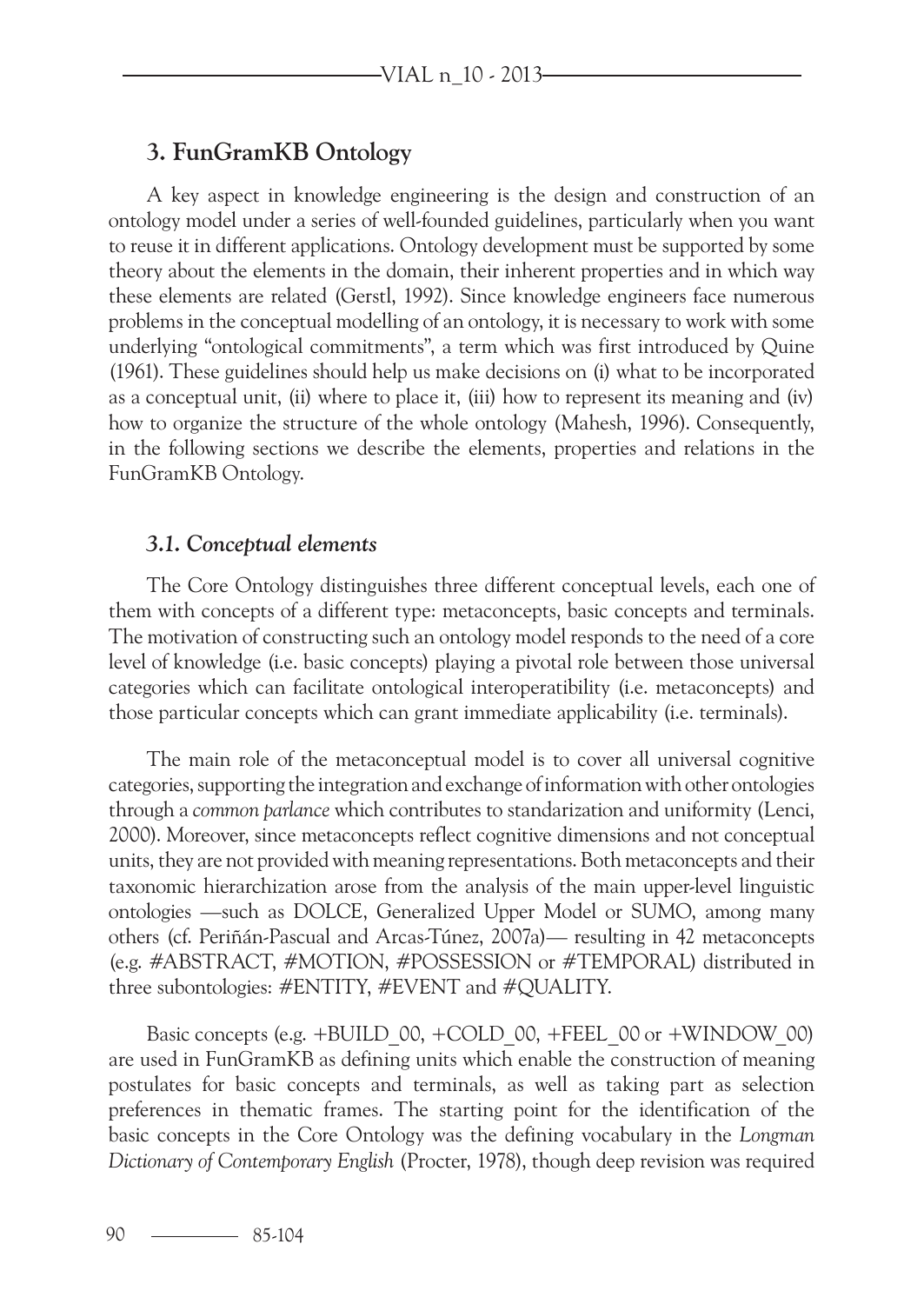in order to perform the cognitive mapping into an inventory of about 1,300 basic concepts. It is important to note that we move away from a strong approach like that represented by the Natural Semantic Metalanguage approach (cf. Goddard and Wierzbicka, 2002), which identifies a finite and complete inventory of universal semantic primitives that are used to represent meaning. Instead, and following Eagles' recommendations (1998), a weaker approach is adopted in FunGramKB: whereas all semantic primitives turn out to be FunGramKB basic concepts, not all basic concepts are deemed to be universal primitives. Thus, the superordinate of a basic concept is another basic concept (e.g.  $+SAY$  00  $> +ANSWER$  00) or a metaconcept (e.g. #COMMUNICATION  $> +SAY$  00). Since metaconcepts are not actually conceived as concepts but as cognitive dimensions, those basic concepts which have a metaconceptual superordinate are eventually treated as primitives, where a distinction is made between "metaconceptual primitives" and "semantic primes": whereas metaconceptual primitives are the root basic concepts in every cognitive dimension, semantic primes are those metaconceptual primitives which cannot be further decomposed into other basic concepts. To illustrate, Figure 1 shows that +CREATE\_00, +MOVE\_00, +TRANSFER\_00 and +CHANGE\_00 are metaconceptual primitives, and +DO\_00 is a semantic prime.



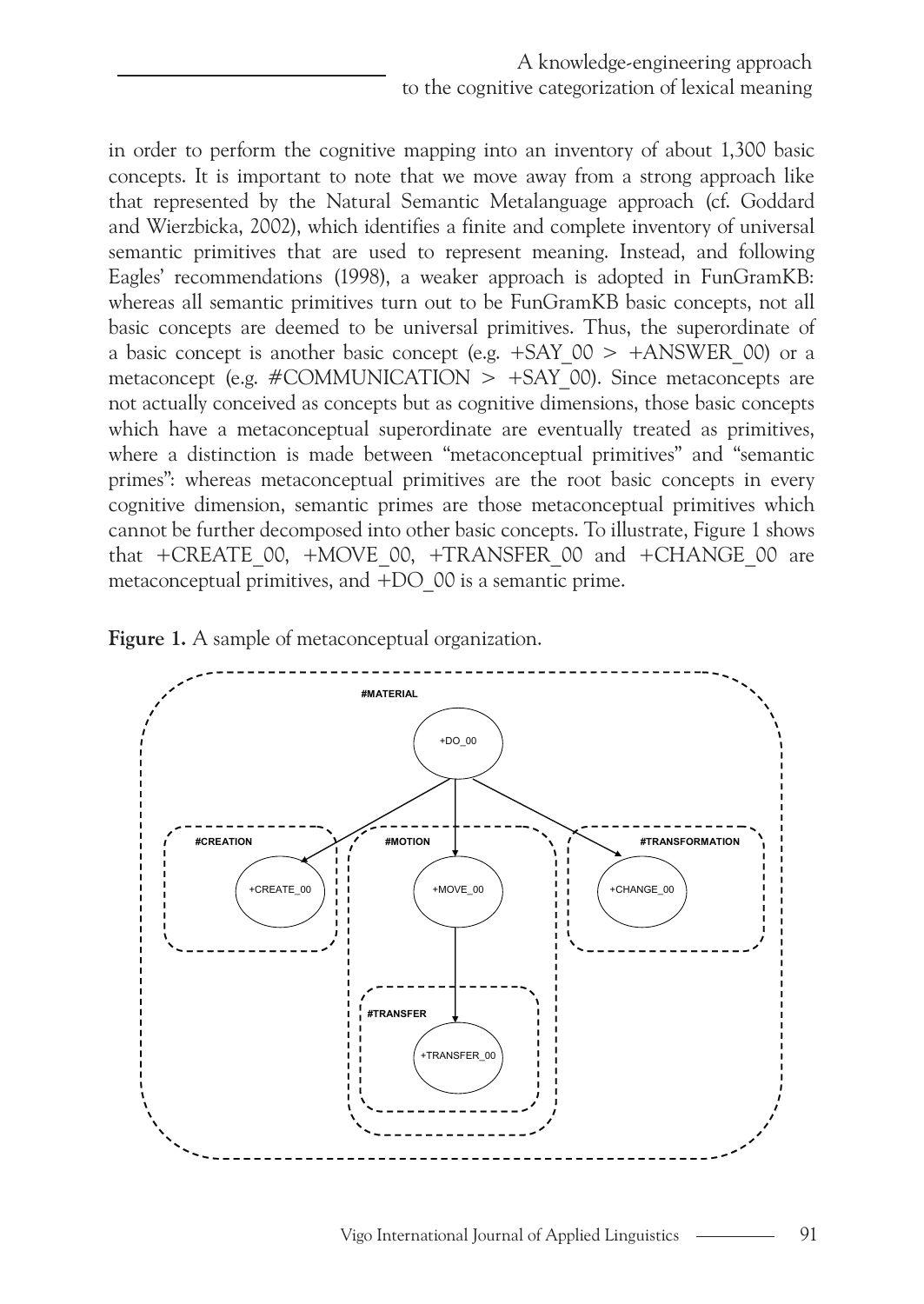The FunGramKB semantic primes, which are in turn metaconceptual primitives, are the only concepts which can serve as universal primitives indeed.

Finally, terminals (e.g. \$AMAZE\_00, \$BARGAIN\_00, \$SCRAMBLE\_00 or \$SUBLIMINAL\_00) are those concepts which lack definitory potential to take part in the FunGramKB meaning postulates. Terminals are provided with the same type of properties as basic concepts, but the hierarchical structuring of the terminal level is very shallow, and in many cases practically non-existent.

#### *3.2. Conceptual properties*

Concepts in the FunGramKB Ontology are not stored as atomic symbols but are provided with semantic properties such as the thematic frame and the meaning postulate. Gruber (1995: 908) noted that "to specify a conceptualization one needs to state axioms that *do* constrain the possible interpretations for the defined terms". Since both types of schemata are given a conceptual status, they are described in more detail in section 3.1.

#### *3.3. Conceptual relations*

The fact that knowledge engineers do not understand the term "taxonomy" in the same way makes many ontologies have a chaotic structure. For example, an ontology is often identified with a "lexical taxonomy", which typically includes relations such as IS-A (e.g. animal-dog), KIND-OF (e.g. dog-Alsatian), GROUP-OF (e.g. flock-bird), PART-OF (e.g. car-wheel) or MADE-OF (e.g. lake-water). As a result of modelling the ontology with as many different types of relations as possible, taxonomy structuring tends to be confusing, so it has eventually the opposite effect than expected. Consequently, since ill-designed ontologies make their conceptual model be harder to be reused and integrated, we required a good methodology on which to ground the development of the ontology model. Thus, the OntoClean methodology (Welty and Guarino, 2001; Guarino and Welty, 2002) was applied in the FunGramKB entity taxonomy, where formal meta-properties such as rigidity, identity, unity and dependence assisted ontology engineers to use a more rigorous subsumption (or IS-A) relation.

Subsumption is the only valid taxonomic relation in the whole FunGramKB Ontology. At first sight, it can seem that the exclusive use of the IS-A relation can impoverish the ontology model. Indeed, a consequence of this restriction on the taxonomic relation is found in the modelling of the upper level into three subontologies, where metaconcepts #ENTITY, #EVENT and #QUALITY arrange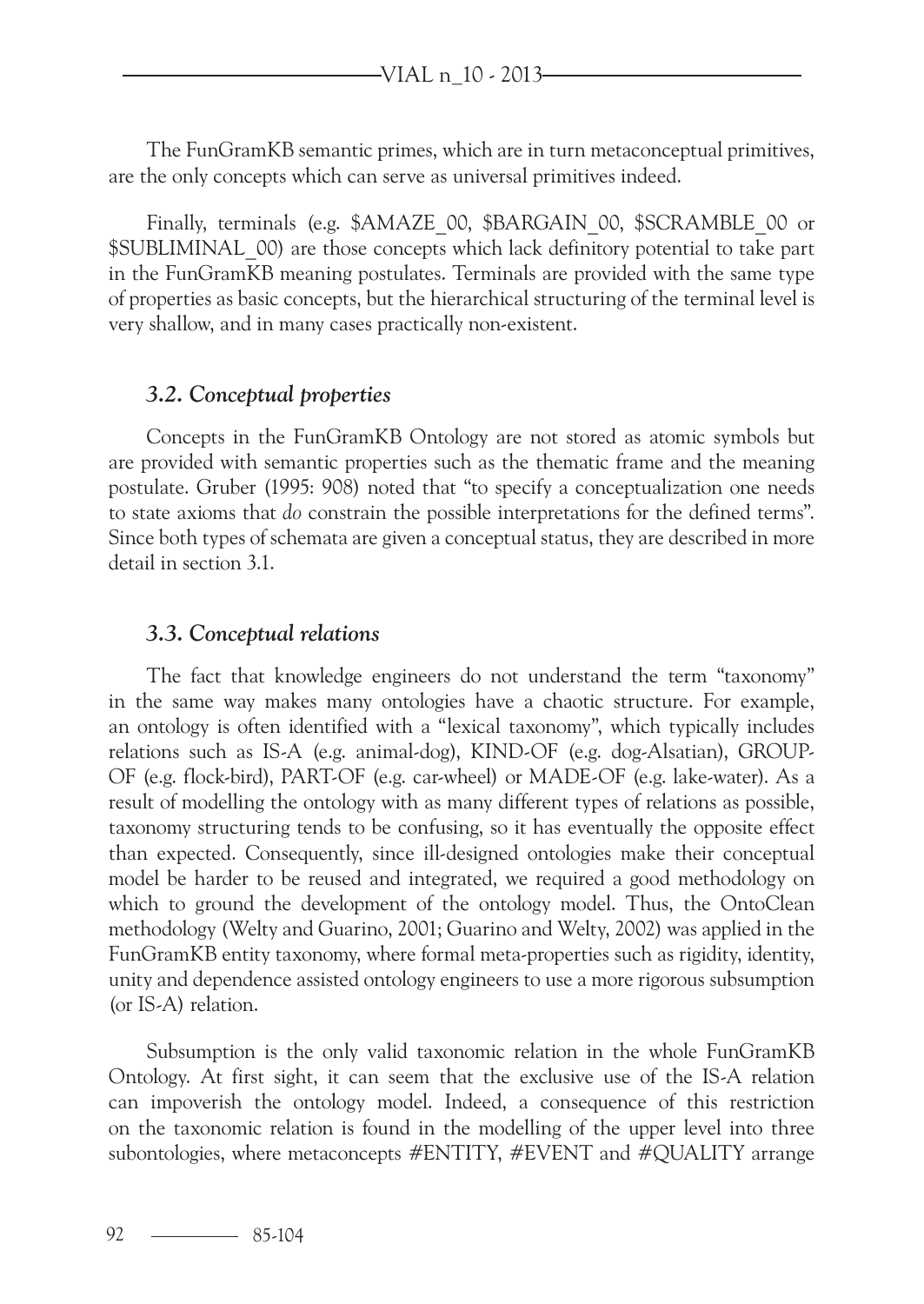nouns, verbs and adjectives respectively in cognitive dimensions. However, the fact that concepts linked to lexical units belonging to different grammatical categories are not explicitly connected in the Ontology doesn't prevent FunGramKB to relate those lexical units in the conceptual level through their meaning postulates. In fact, the Ontology establishes a high degree of connectivity among concepts by taking into account conceptual components which are shared by their meaning postulates. In order to incorporate human beings' common sense, the Ontology must identify the relations which can be established among conceptual units, and hence among lexical units. However, displaying conceptual similarities and differences through taxonomic relations themselves turns out to be more chaotic than through meaning postulates linked to conceptual units. As stated above, some ontologies present, for example, PART-OF as a taxonomic relation, in such a way that *blade* or *handle* can be explicitly linked to *knife* through the ontology hierarchy itself. In such a scenario, however, problems arise when inheritance takes place, since the properties of the superordinate are inherited by the subordinate. On the contrary, FunGramKB can retrieve any kind of relation by means of their meaning postulates, as can be seen in (1), as well as maintaining the consistency of the Ontology.

(1) \*(e2: +COMPRISE\_00 (x1: +KNIFE\_00)Theme (x3: 1 +HANDLE\_00)Referent) \*(e3:  $+$ COMPRISE<sup>\_</sup>00 (x1)Theme (x4: 1 +BLADE\_00)Referent) A knife has one handle and one blade.

## **4. Schemata in semantic knowledge**

### *4.1. Thematic frames and meaning postulates*

Thematic frames and meaning postulates are two complementary types of conceptual scheme which carry the semantic burden of the concepts stored in the FunGramKB Ontology. Both of them fulfill a strong "unicity" criterion, since only one thematic frame and only one meaning postulate can be assigned to every concept.

A thematic frame is a conceptual construct which states the number and type of participants involved in the prototypical cognitive situation portrayed by an event or quality. These participants cannot always be instantiated linguistically, but they are always cognitively necessary, in such a way that it is impossible to understand the concept without taking them into account. To illustrate, we present the thematic frame of  $(2)$  \$GRILL 00 and  $(3)$  +SMOOTH 00:

- (2)  $(x1: +HUMAN$  00)Theme  $(x2: +FOOD$  00)Referent
- (3)  $(x1: + \text{ SURFACE } 00)$ Theme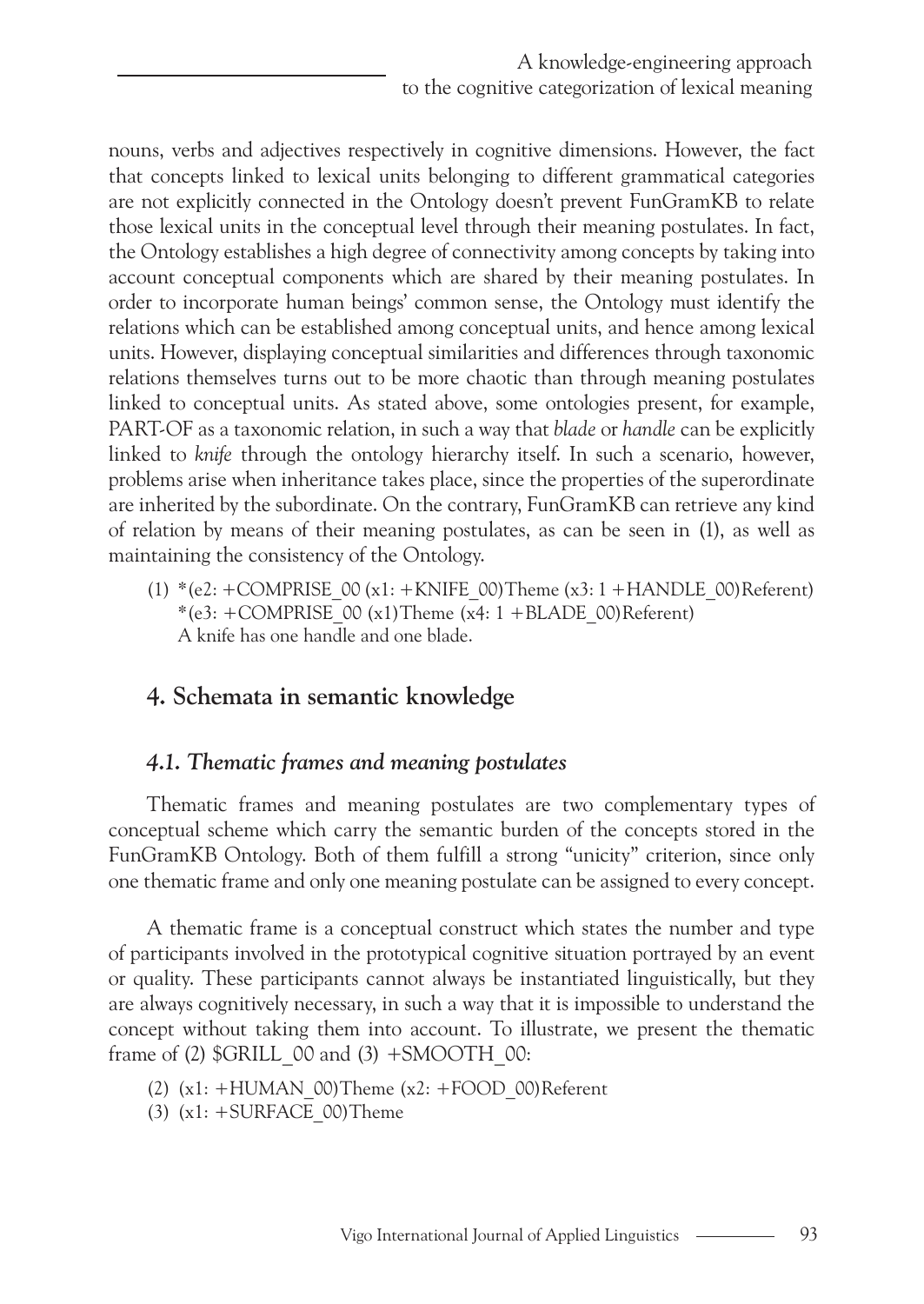Thematic frames can also include those selectional preferences typically involved in the cognitive situation. Indeed, selectional preferences are included when they are sufficiently restricted so as to exert some predictive power on the participant. For example, the thematic frame (2) describes a prototypical cognitive scenario in which "a person (Theme) cooks food (Referent)". It should not be forgotten that, although one or more subcategorization frames can be assigned to a single lexical unit, every concept is provided with just one thematic frame.

An important issue is how these thematic frames should be constructed. In this respect, metaconcepts play a key role. They are not concepts but cognitive dimensions, so they are not provided with either thematic frames or meaning postulates. However, metaconcepts are provided with an inventory of default prototypical participants from which the thematic frames of their subordinate basic/terminal concepts are constructed. Researchers usually agree on the type, role and number of prototypical participants related to any of these cognitive dimensions, but models differ in the specificity of the argument names. This consensus was shown, for example, in Periñán-Pascual and Mairal-Usón (2010: 45), who compared the type of participants involved in Halliday's processes (1985) and the roles involved in Dixon's semantic types (1991) with the prototypical participants assigned to the FunGramKB metaconcepts. In FunGramKB, thematic roles are not specific to a given metaconcept, but the cognitive dimension itself enriches the meaning of thematic roles. In other words, the participants in the thematic frame acquire different interpretations according to the metaconcept under which the given concept is placed. In this way, the inventory of thematic roles is dramatically minimized while preserving their semantic informativeness. In this regard, a key requirement for objectivity is to provide thematic roles with accurate definitions according to the location of thematic frames within the metaconceptual level. For example, although +SEE\_00 and +COMPRISE\_00 share the same thematic-frame pattern, the conceptual interpretation of the thematic roles is quite different, since these concepts belong to different metaconcepts, i.e. #PERCEPTION and #CONSTITUTION respectively.

- (4) +SEE  $00 (x1)$ Theme  $(x2)$ Referent
- $(5)$  +COMPRISE 00 (x1)Theme (x2)Referent

Whereas the #PERCEPTION dimension involves that Theme refers to the entity that perceives another entity (Referent), the #CONSTITUTION dimension implies that Theme refers to the entity that is made up of other entities (Referent). As can be noted, Theme becomes the key role, because its presence is obligatory in any cognitive situation described within the FunGramKB framework, where the other participants are defined in reference to that role.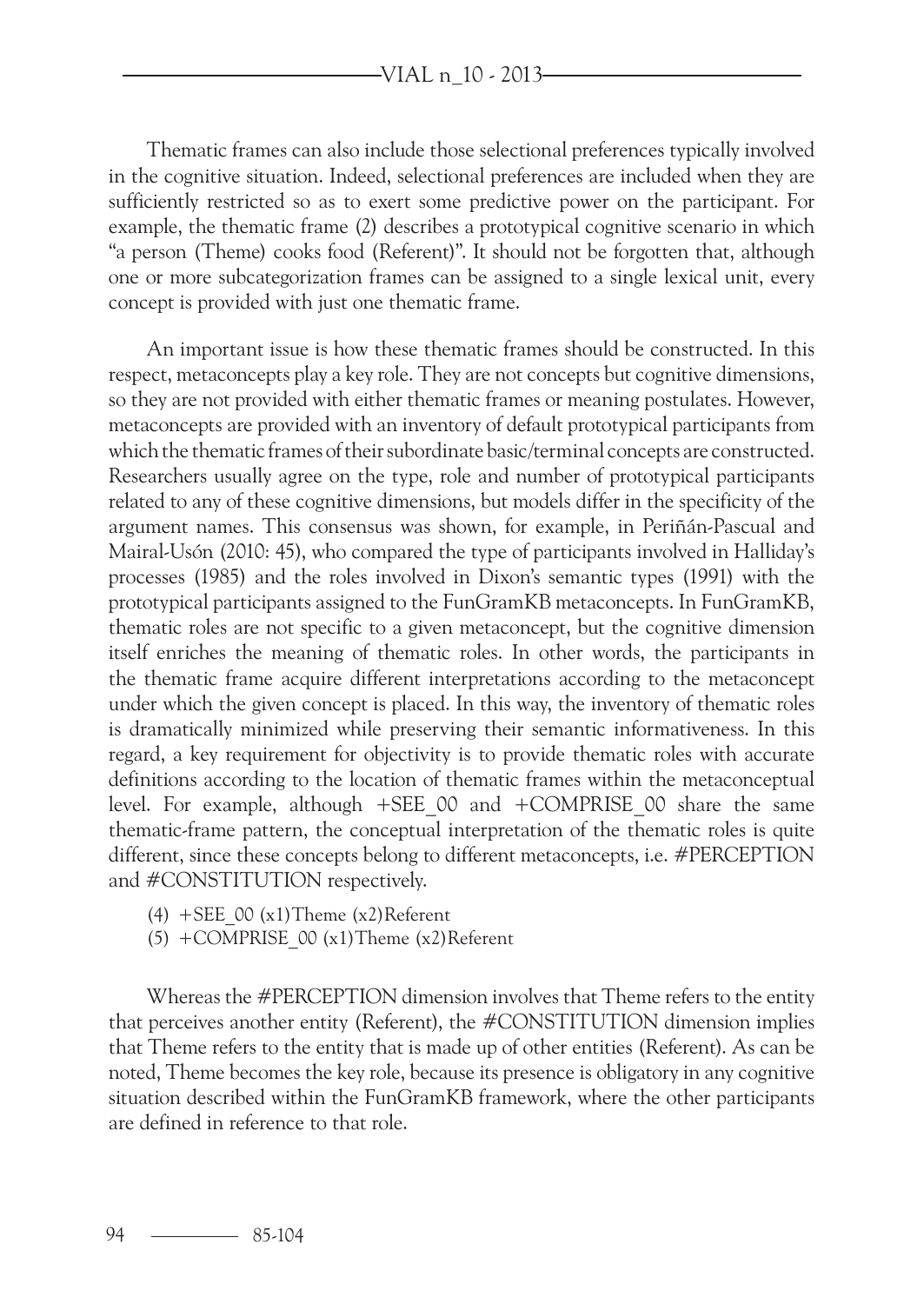On the other hand, a meaning postulate is a set of one or more logically connected predications ( $e_1, e_2 ... e_n$ ) carrying the generic features of concepts. Consider (6) and (7) as the representation of the thematic frame and meaning postulate of +FLOAT\_00 respectively:

- (6)  $(x1)$ Theme  $(x2: +LIOUID 00)Location$
- $(7)$  +(e1: +LIE 00 (x1)Theme (x2)Location (f1: (e2: n +SINK 00 (x3)Agent (x1) Theme  $(x2)$ Location  $(x4)$ Origin  $(x5)$ Goal))Result) Something lies on a liquid without sinking.

The thematic frame of +FLOAT 00 depicts a situation in which two participants are typically involved, i.e. something  $(x1)$  stays on a liquid  $(x2)$ . If the semantic burden of this concept, and consequently of words such as *float* (English), *flotar* (Spanish), *galleggiare* (Italian) etc, had been carried just by this thematic frame, then we would not have actually described the cognitive content of those lexical units. If we now consider the predicate *load*, the meaning postulate (9) provides implicatures which can't be derived from the thematic frame (8), such as "loading something involves that the loader places it in/on the loadee" and "the purpose of loading typically involves that the loadee will take the loaded thing to another place".

- (8)  $(x1: +HUMAN 00 ^ +VEHICLE 00)Agent (x2: +CORPUSCULAR 00)$ Theme (x3)Origin (x4: +HUMAN\_00  $\overline{\wedge}$  +ANIMAL\_00  $\wedge$  +VEHICLE\_00)Goal
- (9)  $+(e1: +PUT)$  00 (x1)Agent (x2)Theme (x3)Origin (x4)Goal (f1: +IN 00 ^ +ON\_00)Position (f2: (e2: +TAKE\_01 (x4)Agent (x2)Theme (x5)Location (x4) Origin (x6)Goal))Purpose)

As can be seen in the preceding examples, thematic frames are fully integrated into meaning postulates, becoming two sides of the same coin. Since the participants in the thematic frame are cognitively necessary, they must be present in the meaning postulate of the corresponding concept. As a result, every participant in the thematic frame must be referred by co-indexation with a participant in the meaning postulate. For example, the argument x1 in the meaning postulate (9) points back to the argument (x1) in the thematic frame (8), so there is no need to state again the selectional preferences of that participant, i.e.  $+HUMAN$  00 and  $+VEHICLE$  00. Therefore, thematic frames together with meaning postulates make up a single device for the representation of conceptual meaning in the Ontology.

An intriguing issue that divides both linguists and language engineers is the amount and the nature of semantic knowledge which should be stored for a given concept. Concerning the amount of semantic knowledge, the granularity of the metalanguage for meaning description, i.e. how fine-grained or coarse-grained the resulting representation should be, is the main issue to deal with. Indeed, it has been debated heavily, but no consensus has been reached yet, because: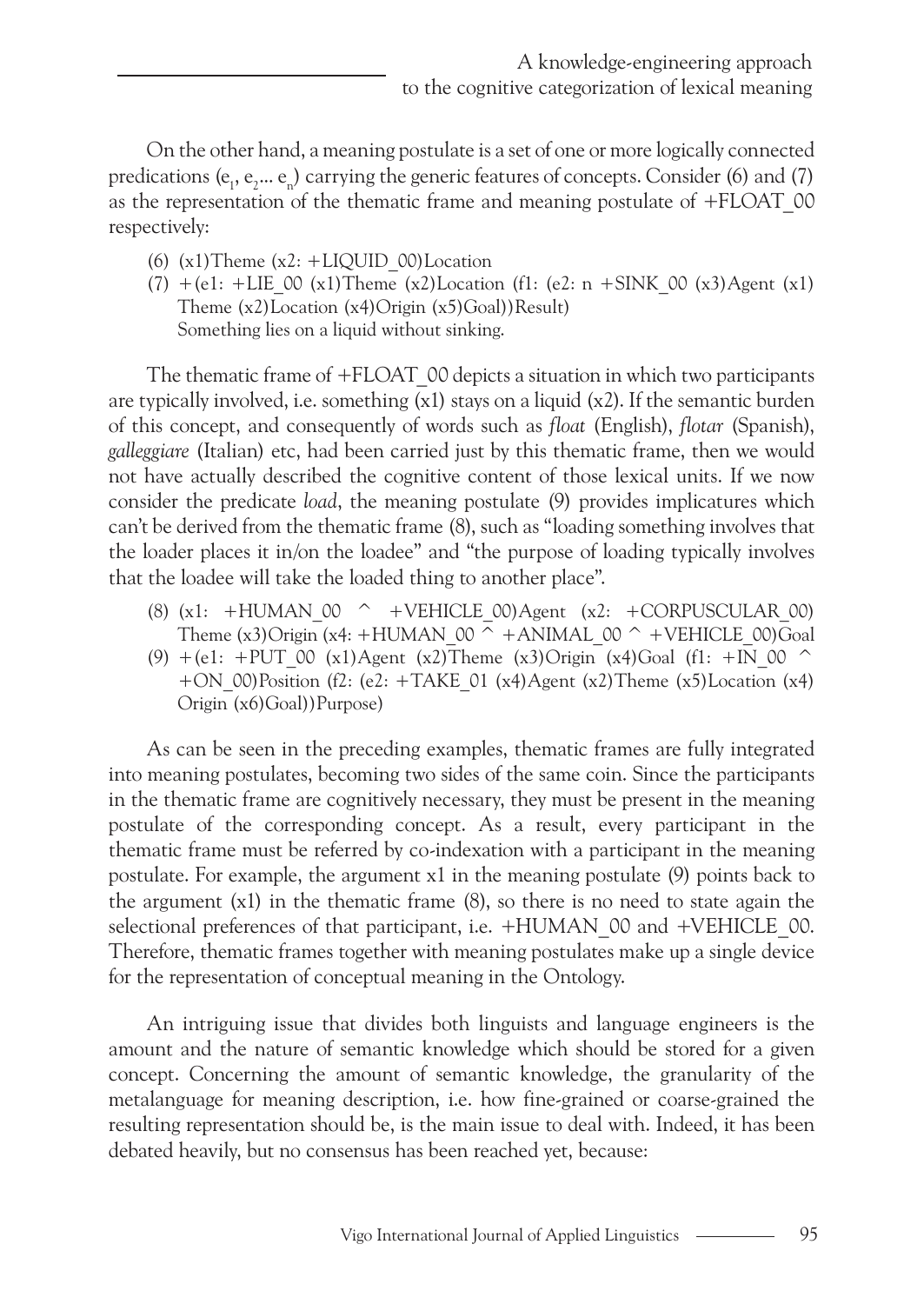On the one hand, a concept should encode a considerable amount of information about its instances and exemplars, but on the other, it shouldn't include so much that the concept becomes unwieldy. (Laurence and Margolis, 1999: 29)

The FunGramKB meaning postulates are coarse-grained in comparison with standard lexicography. If NLP knowledge bases stored the same number of meanings that paper-based dictionaries have, it would be very difficult to differentiate formally the various senses of polysemous lexical units, not mentioning the dramatic increase of data to be stored and the combinatory explosion when disambiguating an input text lexically. On the other hand, because of the rich expressivity of COREL, the FunGramKB meaning postulates are fine-grained in comparison with the axioms in other formal ontologies.

Concerning the nature of semantic knowledge, meaning postulates are used to store unsituated prototypical knowledge. Consequently, meaning postulates consist of one or more generic predications, whose role is to describe the regularities making up our common-sense knowledge. These generic predications are inherently "intensional", since a predication describes the mental representation of a feature which determines its applicability to the category of entities to which the linguistic expression refers. Due to this intensional character, we can describe the properties of non-standard entities, e.g. those whose referents disappeared from the real world (e.g. dinosaurs) or belong to non-physical worlds (e.g. unicorns or minotaurs). In fact, intensionality causes predications to be constructed with concepts which make reference to entities in the mental world.

Generic propositions can be interpreted from two different views: the rulesand-regulations approach and the inductive approach (Carlson, 1995). According to the rules-and-regulations approach, every generic predication denotes a (physical, biological, moral…) rule. Therefore, generic predications do not directly describe the properties of entities but the properties of categories of entities. Thus, many rules denoted by generic predications refer to sociocultural conventions, i.e. stereotypes. For example, the statement "foxes are sly" implies a widely extended belief in some cultural communities as a result of the role played in Aesop's Fables and stories from ancient folklore. However, as stated by Papafragou (1996), this is a kind of knowledge which is not completely free from problems. For instance, these features actually state something false about the real world, e.g. there is no objective evidence to justify the cunning intelligence of this kind of animal. Moreover, various speakers can even assign some contradictory stereotypical features to the same concept, resulting in an ambiguous concept. For instance, Lausent (1984) showed that the "silly fox" tends to prevail in many animal stories in the oral traditions of some South-American regions.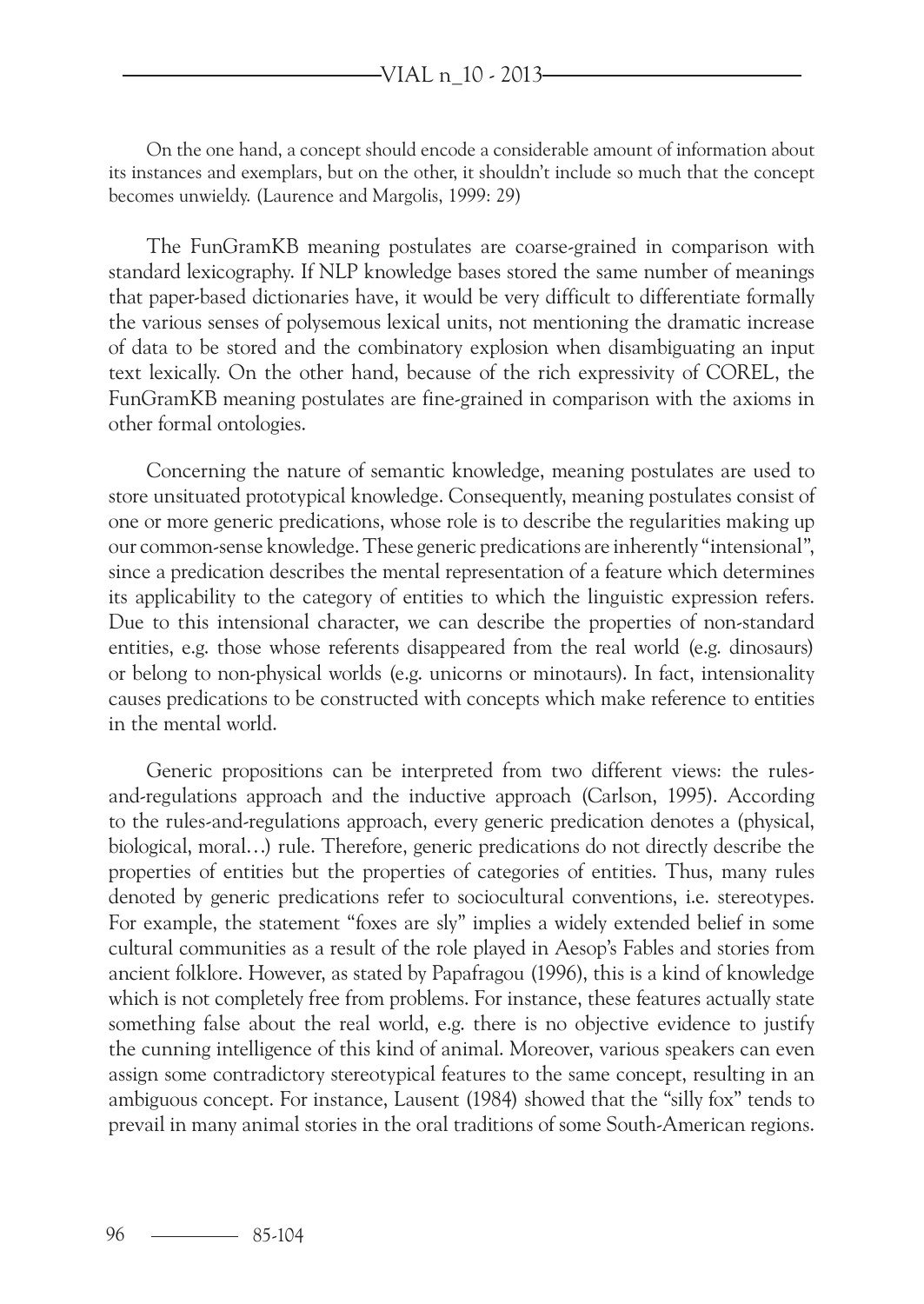On the contrary, according to the inductive approach, there is a semantic relation between generic predications and the properties of entities. In this respect, a predication is true only if there exists a sufficiently large number of relevant entities which satisfy the predicated property. In FunGramKB, we interpret meaning postulates from an inductive approach, because the interlingual nature of our conceptual knowledge representations is against the sociocultural nature of the rulesand-regulations approach. However, the above-described principle of the inductive approach presents two controversial issues, lying on the ambiguity of terms such as "sufficiently large number" and "relevant entities". In FunGramKB, the properties of a predication are applied to "all typical entities", that is, those entities which possess the distinctive properties. Therefore, a predication is true providing that it is true for all typical individuals. More particularly, we support the dual-theories approach when building meaning postulates, because this model turns out to be more efficient for knowledge engineering, as can be seen in the following section.

#### *4.2. Constructing semantic representations*

One of the key issues in cognitive systems is knowledge representation. The description of mental categories is usually based on a "feature theory", whose most influential approaches have been the Classical Model (Katz and Postal, 1964; Katz, 1972) and the Prototype Theory (Rosch, 1973, 1975; Rosch and Mervis, 1975). On the one hand, the Classical Model is intended to identify a minimum set of "necessary and sufficient" properties to be used as membership criteria. For example, BACHELOR can be defined by means of the features MAN and NEVER MARRIED. In this way, the concept BACHELOR has a definitional structure whose features are conditions which must be satisfied in order to consider a referent to be a bachelor. The main advantages which make this approach be so attractive are the inferential capacity (i.e. the way you reason with words) and compositionality (i.e. the way words construct the meaning of complex linguistic structures). The problem, however, is rooted in the difficulty to build this list of necessary and sufficient features, since the description of reality is not often so categorical.

On the other hand, the Prototype Theory is founded on those features which are present in most of the exemplars of a category (i.e. central tendency). In other words, concepts are structured in terms of features obtained as the result of the statistical analysis of the properties usually found in the members of a category. According to this theory, concepts are not provided with a real definition but with an open set of properties whose role is to organize "exemplariness". For example, the prototype of BIRD can be defined by the features FLIES, SINGS, LAYS EGGS etc, which are indeed not necessary and sufficient. This model easily conforms to marginal cases,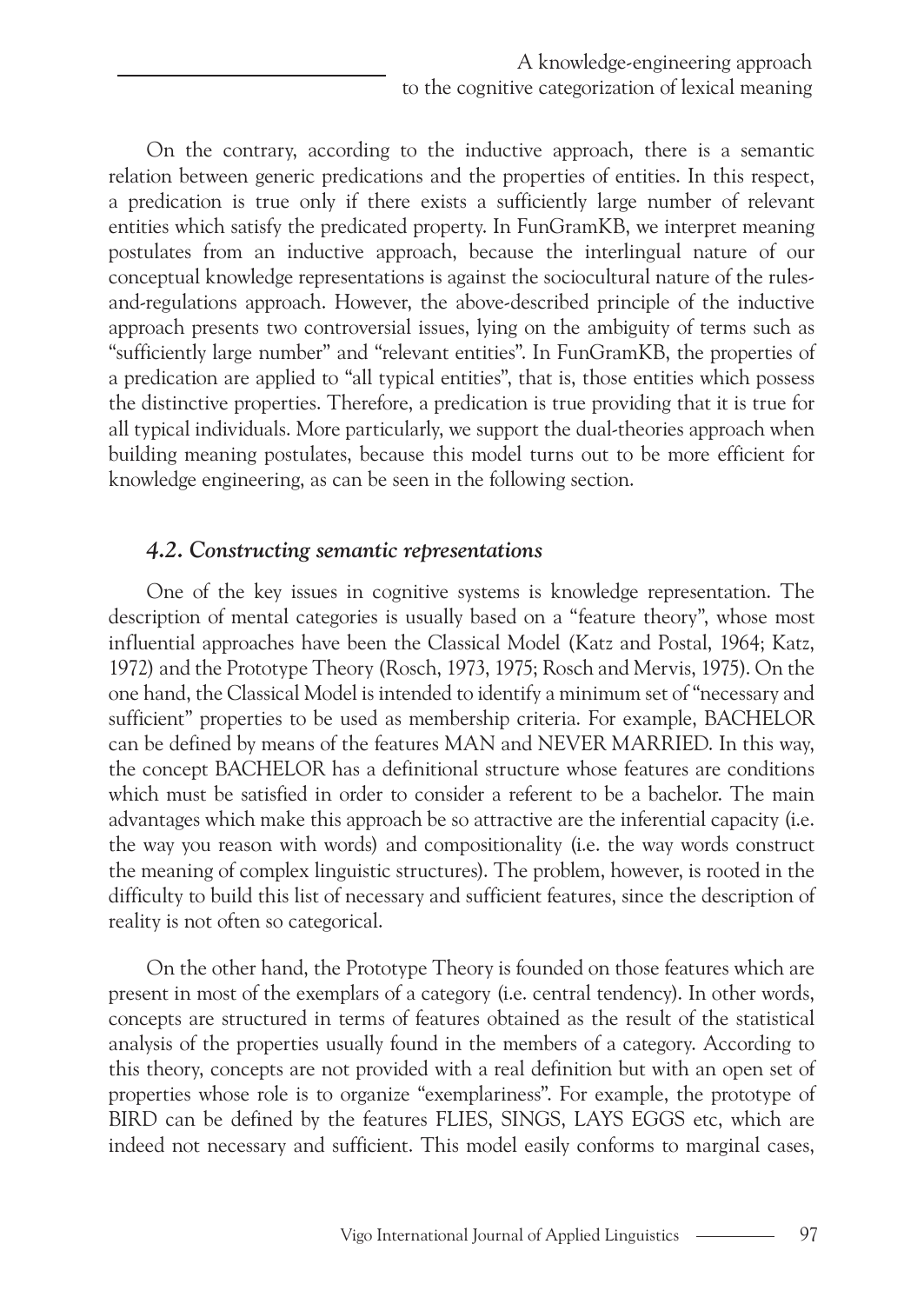i.e. members which are judged to be atypical (e.g. penguins are birds but they don't fly) or damaged (e.g. one-legged robins are still birds). Unlike the Classical Model, the main advantage of the Prototype Theory is its psychological adequacy. For example, several studies (Rosch, 1973, 1978; Smith *et alii*, 1974) demonstrated that priming in semantic categorization is closely related to the typicality of the exemplar. However, the problem lies in how to handle compositionality.

Finally, influenced by both the Classical Model and the Prototype Theory, Dual Theories of concepts (Osherson and Smith, 1981; Landau, 1982; Armstrong *et al*, 1983; Smith *et ai*, 1988) put forward a hybrid model in cognitive categorization. According to this approach, two main components are involved in conceptual representation:

- a) A set of necessary (although not sufficient) features, which have a categorial function, serving to determine class membership.
- b) A set of features which have an identification function, serving to determine prototypicality.

In the remainder of this section we deal with some issues derived from the application of the dual-theories model to FunGramKB.

In the FunGramKB Ontology, each predication in a meaning postulate describes a feature, which can be core or exemplary. Core features have a categorial function, whereas exemplary features have an identification function. Formally speaking, core features are represented by strict predications, and exemplary features by defeasible predications. In FunGramKB, each predication taking part in a meaning postulate is preceded by a reasoning operator in order to state if the predication is strict  $(+)$  or defeasible (\*). Strict predications are law-like rules, which have no exceptions in the real world, as shown in (10):

(10)  $+(e1: +BE O0 (x1: $ROBIN O0)$ Theme  $(x2: +BIRD O0)$ Referent) Robins are birds.

On the other hand, defeasible predications can be withdrawn (or defeated) in the light of contrary evidence. For instance, the predication (11) is defeasible, since it is possible to see a three-legged dog and that animal would still be a dog.

(11)  $*(e1: +HAVE \ 00 (x1: +DOG \ 00)Then (x2: 4 + LEG \ 00)Referent)$ Dogs have four legs.

Therefore, FunGramKB allows monotonic reasoning with strict predications and non-monotonic with defeasible predications.

Meaning postulates can be described by means of features of both types. In spite of their name, core features do not imply that their presence in meaning postulates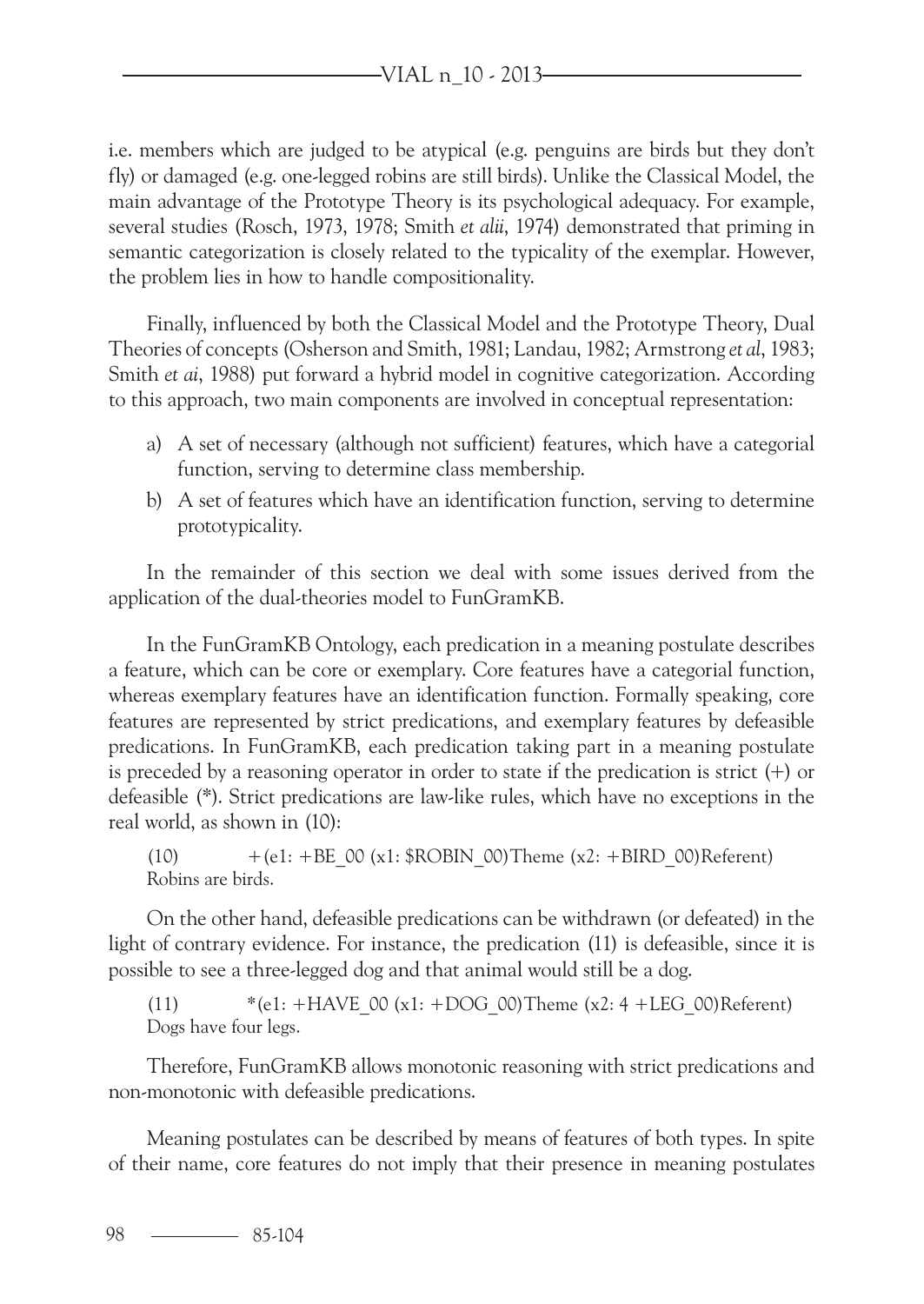is obligatory, but that the referent of the concept will certainly have that feature. For instance, the meaning postulate of \$FAINT 00 does not have core predications, as shown in (12).

(12)  $*(e1: +BE O1(x1: +HUMAN O0)$ Theme (x2:  $FAINT O0)$ Attribute) \*(e2: +BE\_01 (x1)Theme (x3: +WEAK\_01)Attribute (f1: (e3: +BE\_01 (x1) Theme  $(x4: +SICK 00 | +HUNGRY 00 | +TIRED 00)$ Attribute))Reason) When people feel faint, they do so because they are very ill, tired, or hungry.

It should also be noted that in the case of exemplary features, which are usually far more numerous within meaning postulates, no statistical procedure is used to discover those features, but they are instead generated from lexicographical resources and knowledge engineers' introspection. Dictionaries are reliable repositories of information that several generations of expert speakers have judged to be relevant for lexical meaning. However, a robust knowledge base for NLP should also hold what Jensen (1996) describes as "reasonable knowledge", which is not usually stated in dictionaries because lexicographers rely on the users' own common sense to make definitions be understood. Therefore, dictionaries should be used as the starting point for the construction of the FunGramKB meaning postulates, but the researcher's introspection has also proved to be invaluable for re-constructing the commonsense knowledge that lexicographical resources tend to lack. Accordingly, personal introspection relies on "central tendency" as the main criterion, being the most remarkable determinant predicting typicality in taxonomic categories (Rosh and Mervis, 1975). It should be noted that people can often acquire information about the central tendency without coming across the exemplars directly, as it is the case when the information is acquired from conversations and books (Barsalou, 1991). Although being rather stereotypical, this information is useful to construct the prototypical structure, since the human source of those conversations or books would probably have experienced the exemplars directly and, consequently, could have transmitted the information about the central tendency accurately.

With the purpose of maintaining the homogeneity and consistency among the relevant features which make up meaning postulates, we compiled an inventory of descriptors which serves as a semantic guideline to help knowledge engineers broaden the information in lexical resources. This inventory is based on SIMPLE's model of Extended Qualia Structure (Lenci *et alii*, 2000; SIMPLE Specification Group, 2000), where the values of the Qualia roles proposed by Pustejovsky (1991, 1995) were extended to express fine-grained distinctions between semantic components. As noted by Keil (1979), the relevant features of a category depend hugely on the ontological domain which that category belongs to. Therefore, our descriptors were linked to the Ontology metaconcepts according to their typicality degree, in such a way that the FunGramKB Ontology editor can automatically display those descriptors that become more relevant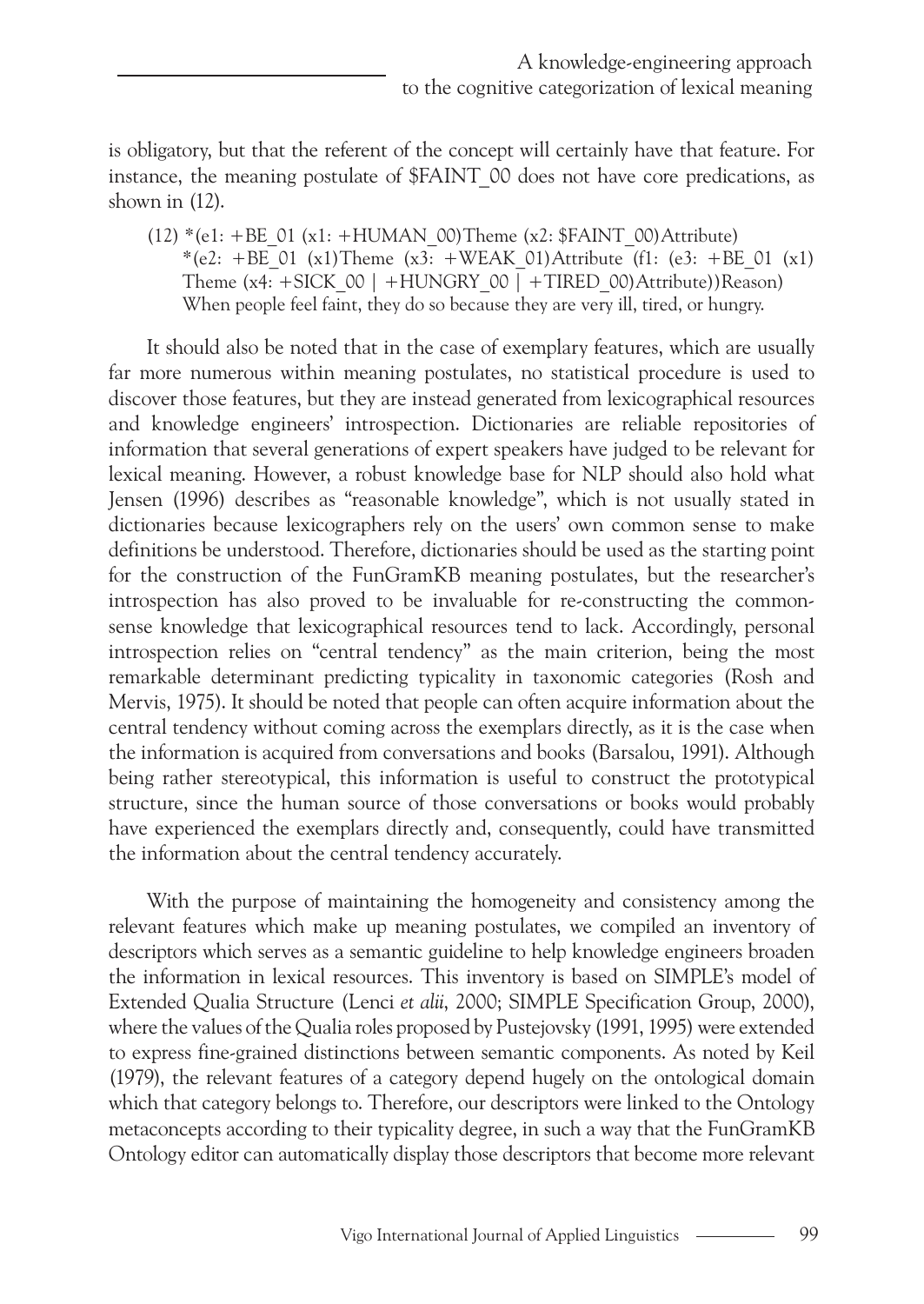for the concept whose meaning postulate is being built. By way of example, suppose that we are building the meaning postulate of +BRICK\_00, which belongs to the metaconcept #SELF CONNECTED OBJECT. Knowledge engineers can use the descriptors presented in Table 1 as a device to guide their introspection process.

**Table 1.** Descriptors for #SELF\_CONNECTED\_OBJECT.

| a) This entity has some PARTS.<br>b) The COLOUR or other VISUAL | j) The VALUE of this entity.<br>k) The MANNER in which this entity is |
|-----------------------------------------------------------------|-----------------------------------------------------------------------|
| ATTRIBUTES of this entity.                                      | OBTAINED/PRODUCED.                                                    |
| c) The SIZE/LENGTH of this entity.                              | l) This entity is made of some MATERIAL.                              |
| d) The TOUCH of this entity.                                    | m) This entity is FOUND IN some places.                               |
| e) The TASTE of this entity.                                    | n) This entity is used for some PURPOSE.                              |
| f) The WEIGHT of this entity.                                   | o) Some ACTIONS related to this entity.                               |
| g) The SHAPE of this entity.                                    | p) This entity is OBTAINED FROM a place.                              |
| h) The TEMPERATURE of this entity.                              | q) This entity is PRODUCED BY another                                 |
| i) The SMELL of this entity.                                    | entity.                                                               |

Thus, the question corresponding to the feature (a) would be "What typical parts do most bricks have?", where we should like to put the accent on the terms "typical" and "most" because we intend to find out an exemplary feature through this question. In case of a meaningful answer, then we try to find out whether it is a core feature, so we can check it through the question "But are these typical parts necessary?". In case of an affirmative answer, the feature is represented by means of a strict predication; otherwise, the predication becomes defeasible. However, if the first question cannot provide meaningful information, then the feature is irrelevant, so the descriptor is ruled out. In other words, not all descriptors suggested for a given concept can contribute to the construction of predications, so descriptors are used just as a guideline. Continuing with our example, whereas the predications in (13) are able to represent the features (l) and (n), the remaining features in Table 1 are ruled out.

(13) \*((e2: +BE\_01 (x1)Theme (x3: +CLAY\_00)Attribute)(e3: past +BAKE\_01 (x4) Theme (x3)Referent))

 $*(e4: + BULD 00 (x5)$ Theme  $(x6: + WALL 00)$ Referent  $(f1: x1)$ Instrument)

A brick is made of baked clay. It is used for building walls.

We are aware that refining the list of descriptors proposed for every concept would deeply improve the efficiency of the procedure to discover semantic components in meaning postulates. More particularly, we intend to link the descriptors to the FunGramKB basic concepts, since they provide a greater wealth of information than metaconcepts. Thus, the customized inventory of descriptors could better match the conceptual meaning of the terminal subordinates.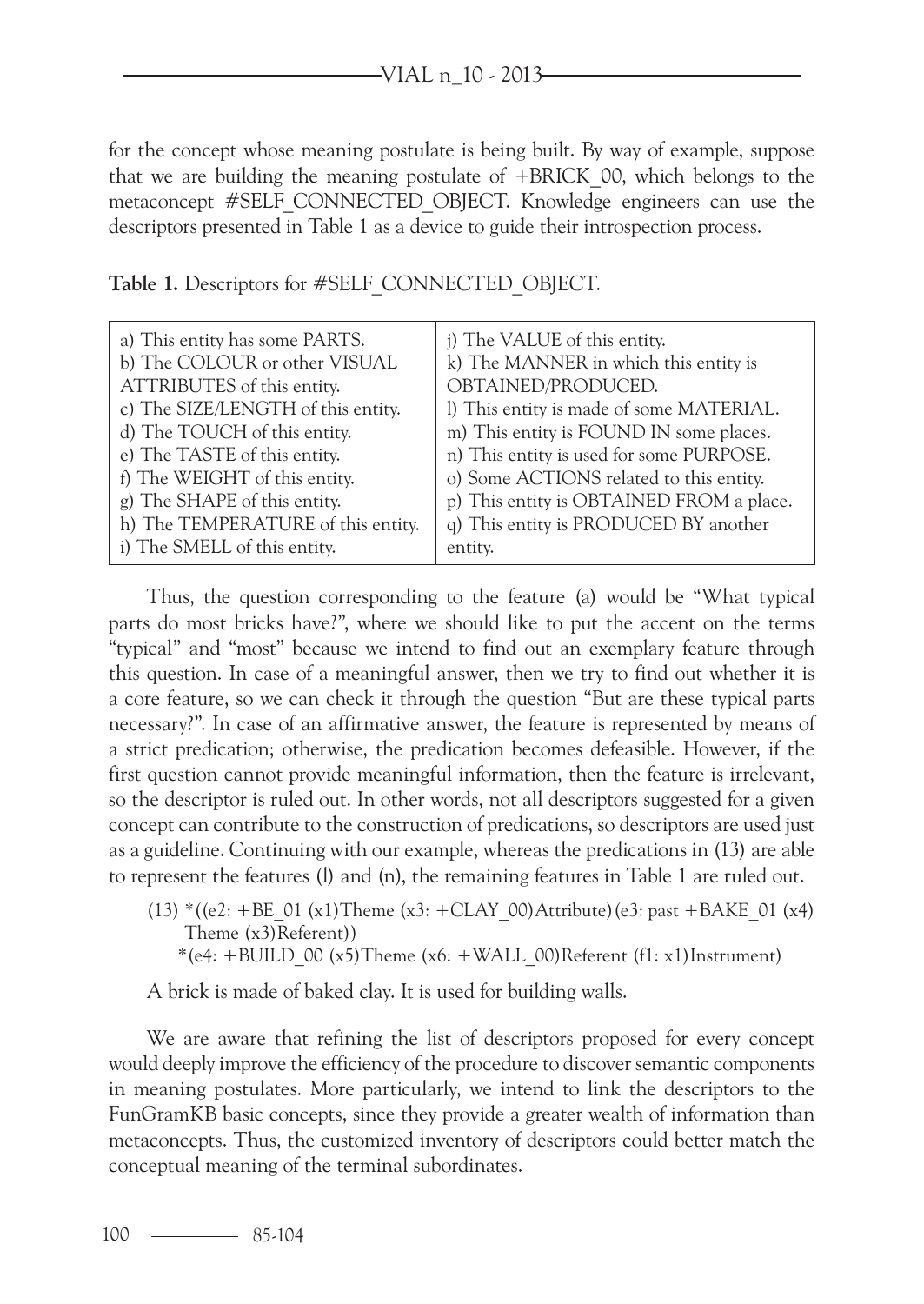## **5. Conclusions**

From the perspectives of both linguistics and cognitive science, we have described the theoretical underpinnings of lexical semantics in FunGramKB, where ontological meaning helps to reveal the common-sense knowledge underlying lexical units. More particularly, meaning postulates together with thematic frames serve to represent unsituated prototypical knowledge, where their predications carry the generic features of the concepts to which the words are linked. Since the construction of lexical meaning is grounded on the dual-theories approach, a hybrid model of cognitive categorization halfway between the Classical Model and the Prototype Theory, we can succeed in developing robust NLP systems provided with deep semantics, where the role of the knowledge base should be as decisive as that of the cognitive architecture. In fact, our efforts to achieve such linguistic-aware systems resulted in ARTEMIS (Periñán-Pascual, in press), i.e. a FunGramKB-based prototype application which is aimed to simulate natural language understanding in the framework of Role and Reference Grammar. Indeed, the research results are so promising that we expect ARTEMIS to bring numerous benefits to many different NLP fields, from information retrieval to machine translation.

## **Acknowledgement**

Financial support for this research has been provided by the DGI, Spanish Ministry of Education and Science, grant FFI2011-29798-C02-01.

## **References**

Anderson, J.R. 1993. *Rules of the Mind*. Hillsdale: Lawrence Erlbaum.

Anderson, J.R. and Lebiere, C. 1998. *The Atomic Components of Thought*. Mahwah: Lawrence Erlbaum.

Armstrong, S., L. Gleitman, and H. Gleitman. 1983. "What some concepts might not be". *Cognition* 13: 263-308.

Barsalou, L.W. 1991. "Deriving categories to achieve goals". In G. Bower (ed). 1991. *The Psychology of Learning and Motivation: Advances in Research and Theory*, 1-64. San Diego: Academic Press.

Boas, H.C. 2005. "From theory to practice: Frame Semantics and the design of FrameNet". In S. Langer and D. Schnorbusch (eds). 2005. *Semantik im Lexikon*, 129-160. Tübingen: Gunter Narr.

Carlson, G. 1995. "Truth-conditions of generic sentences". In G. Carlson and F.J. Pelletier (eds). 1995. *The Generic Book*, 224-237. Chicago: University of Chicago Press.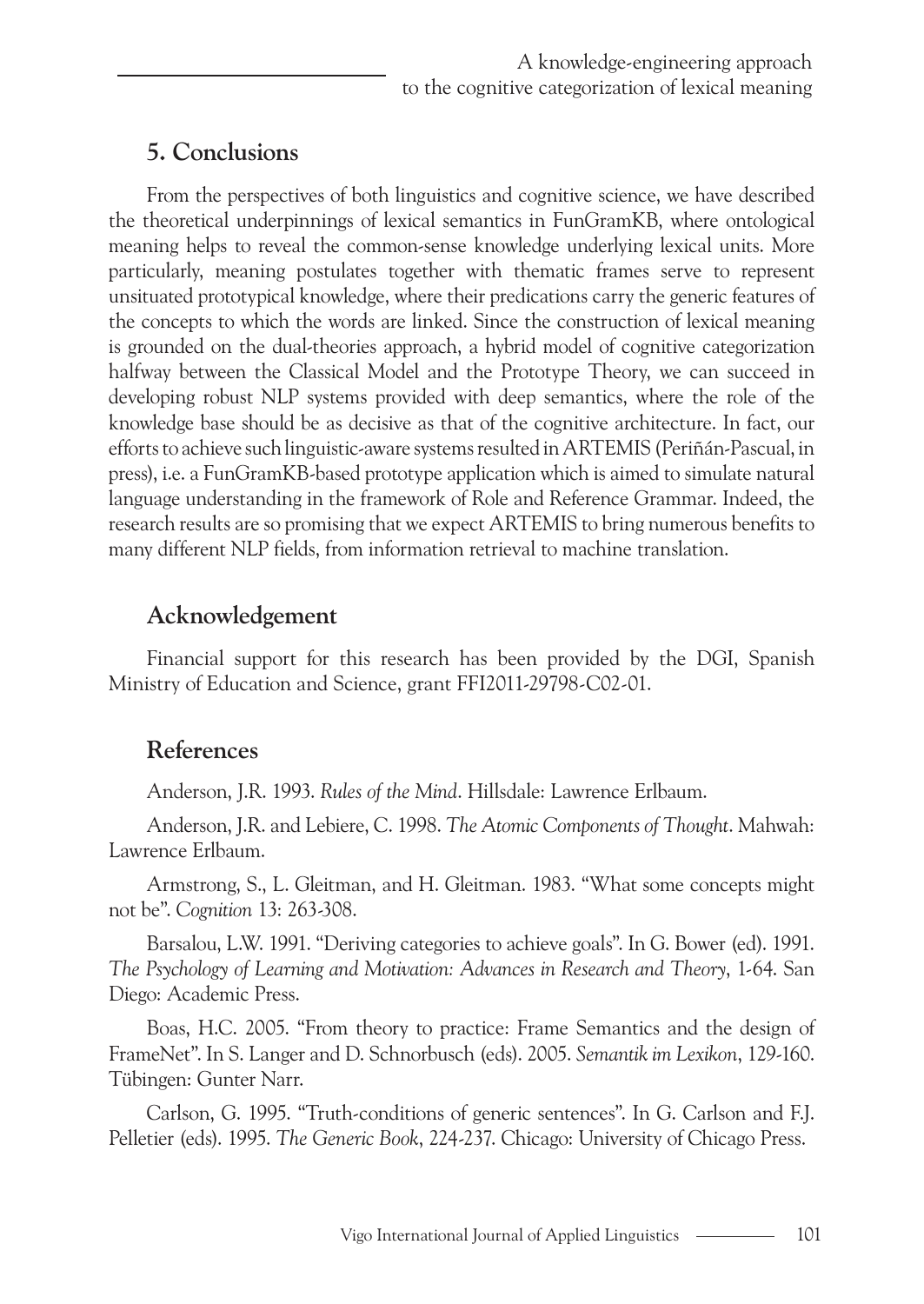Dixon, R.M.W. 1991. *A New Approach to English Grammar on Semantic Principles*. Oxford: Clarendon Press.

EAGLES Lexicon Interest Group. 1998. *EAGLES preliminary recommendations on semantic encoding*. Technical report.

Fillmore, C.J. 1982. "Frame Semantics". In Linguistic Society of Korea (ed). 1982. *Linguistics in the Morning Calm: Selected Papers from SICOL-1981*, 111-137. Seoul: Hanshin.

\_\_\_\_\_. 1985. "Frames and the semantics of understanding". *Quaderni di Semantica* 6: 222-254.

Fillmore, C.J. and Atkins, B.T.S. 1992. "Towards a frame-based lexicon: the semantics of RISK and its neighbours". In A. Lehrer and E.F. Kittay (eds). 1992. *Frames, Fields and Contrasts.* Hillsdale: Lawrence Erlbaum.

Fillmore, C.J., Wooters, C., and Baker, C.F. 2001. "Building a large lexical databank which provides deep semantics". In *Proceedings of the Pacific Asian Conference on Language, Information and Computation*. Hong Kong.

Gerstl, P. 1992. "A model for the interaction of lexical and non-lexical knowledge in the determination of word meaning". In J. Pustejovsky and S. Bergler (eds). 1992. *Lexical Semantics and Knowledge Representation*, 201-218. Berlin: Springer.

Goddard, C. and A. Wierzbicka (eds). 2002. *Meaning and Universal Grammar*. Amsterdam: John Benjamins.

Gruber, T.R. 1995. "Toward principles for the design of ontologies used for knowledge sharing". *International Journal of Human-Computer Studies* 43 (4-5): 907-928.

Guarino, N. and C. Welty. 2002. "Evaluating ontological decisions with OntoClean". *Communications of the ACM* 45 (2): 61-65.

Halliday, M.A.K. 1985. *An Introduction to Functional Grammar*. London: Arnold.

Jensen, M.R. 1996. *Knowledge representation of an encyclopedia article*. Technical report. State University of New York at Buffalo.

Katz, J. 1972. *Semantic Theory*. New York: Harper & Row.

Katz, J. and P.M. Postal. 1964. *An Integrated Theory of Linguistic Descriptions*. Cambridge, Mass.: MIT Press.

Keil, F.C. 1979. *Semantic and Conceptual Development: An Ontological Perspective*. Cambridge, Mass.: Harvard University Press.

Laird, J. E., Rosenbloom, P. S., and Newell, A. 1986. "Chunking in Soar: the anatomy of a general learning mechanism". *Machine Learning* 1: 11–46.

Landau, B. 1982. "Will the real grandmother please stand up? The psychological reality of dual meaning representations". *Journal of Psycholinguistic Research* 11 (1): 47-62.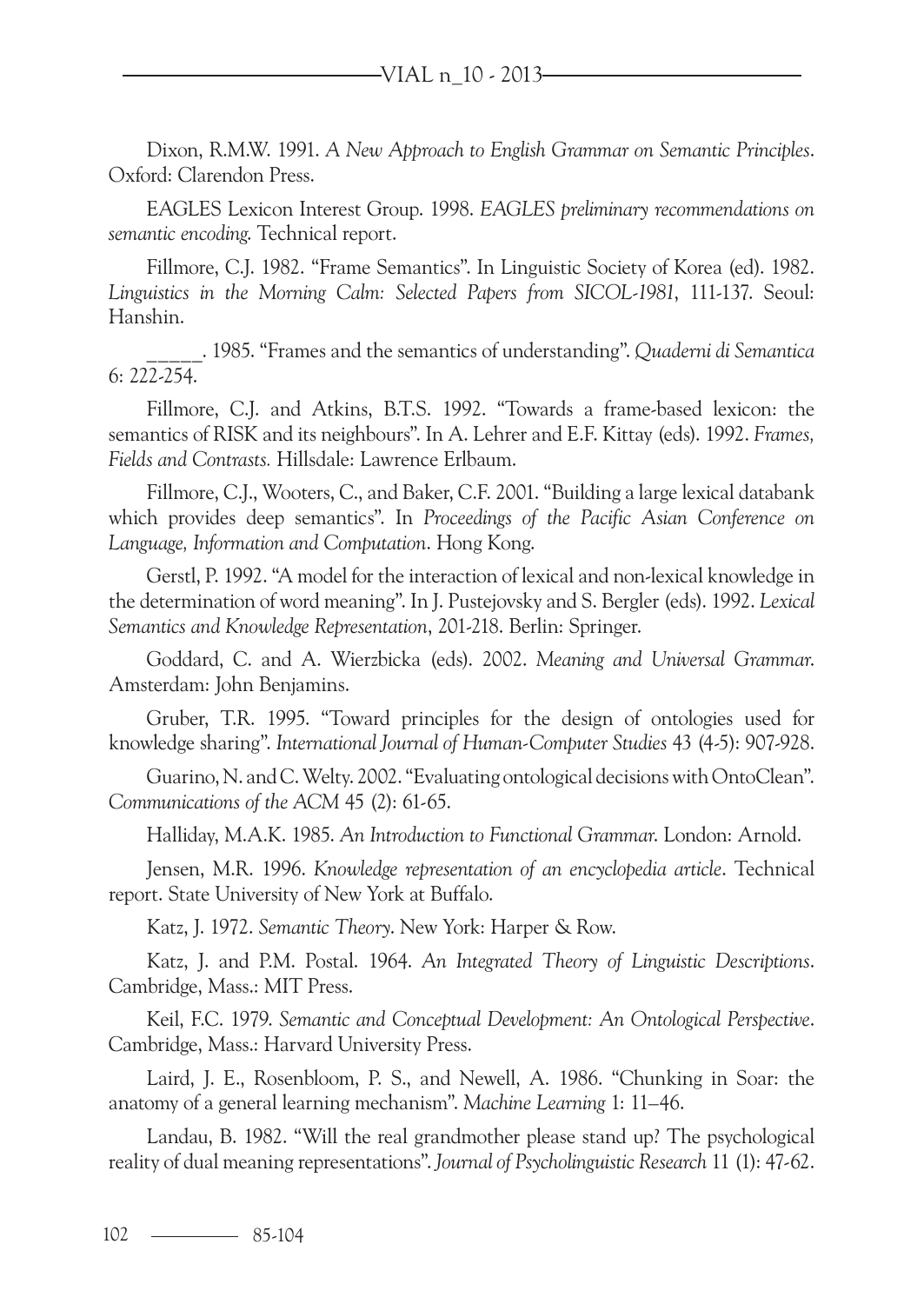Langley, P., Laird, J.E., and Rogers, S. 2009. "Cognitive architectures: research issues and challenges". *Cognitive Systems Research* 10: 141-160.

Laurence, S. and E. Margolis. 1999. "Concepts and cognitive science". In E. Margolis and S. Laurence (eds). 1999. *Concepts: Core Readings*, 3-81*.* Cambridge, Mass.: MIT Press.

Lausent, I. 1984. "El mundo de los animales en Pampas-La Florida". *Bulletin de l'Institut Français d'Études Andines* 13 (1-2): 81-94.

Lenci, A. 2000. "Building an ontology for the lexicon: semantic types and word meaning". In Workshop on Ontology-Based Interpretation of Noun Phrases, Kolding.

Lenci, A., N. Bel, F. Busa, N. Calzolari, E. Gola, M. Monachini, A. Ogonowski, I. Peters, W. Peters, N. Ruimy, M. Villegas, and A. Zampolli. 2000. "SIMPLE: a general framework for the development of multilingual lexicons". *International Journal of Lexicography* 13 (4): 249-263.

Mahesh, K. 1996. *Ontology development for machine translation: ideology and methodology*. Technical report. New Mexico State University.

Newell, A. 1990. *Unified Theories of Cognition*. Cambridge, Mass: Harvard University Press.

Osherson, D. and E. Smith. 1981. "On the adequacy of Prototype Theory as a theory of concepts". *Cognition* 9: 35-58.

Papafragou, A. 1996. "On generics". *UCL Working Papers in Linguistics* 8: 165-98.

Periñán-Pascual, C. In press. "Towards a model of constructional meaning for natural language understanding". In B. Nolan and E. Diedrichsen (eds). In press. *Linking Constructions into Functional Linguistics: The Role of Constructions in RRG Grammars*. Amsterdam: John Benjamins.

Periñán-Pascual, C. and F. Arcas-Túnez. 2005. "Microconceptual-Knowledge Spreading in FunGramKB". In *Proceedings of the 9th IASTED International Conference on Artificial Intelligence and Soft Computing*, 239- 244. Anaheim-Calgary-Zurich: ACTA Press.

\_\_\_\_\_. 2007a. "Cognitive modules of an NLP knowledge base for language understanding". *Procesamiento del Lenguaje Natural* 39: 197-204.

\_\_\_\_\_. 2007b. "Deep semantics in an NLP knowledge base". In *Proceedings of the 12th Conference of the Spanish Association for Artificial Intelligence*, 279-288. Universidad de Salamanca.

\_\_\_\_\_. 2010. "The architecture of FunGramKB". In *Proceedings of the 7th International Conference on Language Resources and Evaluation*, 2667-2674. Valeta: European Language Resources Association.